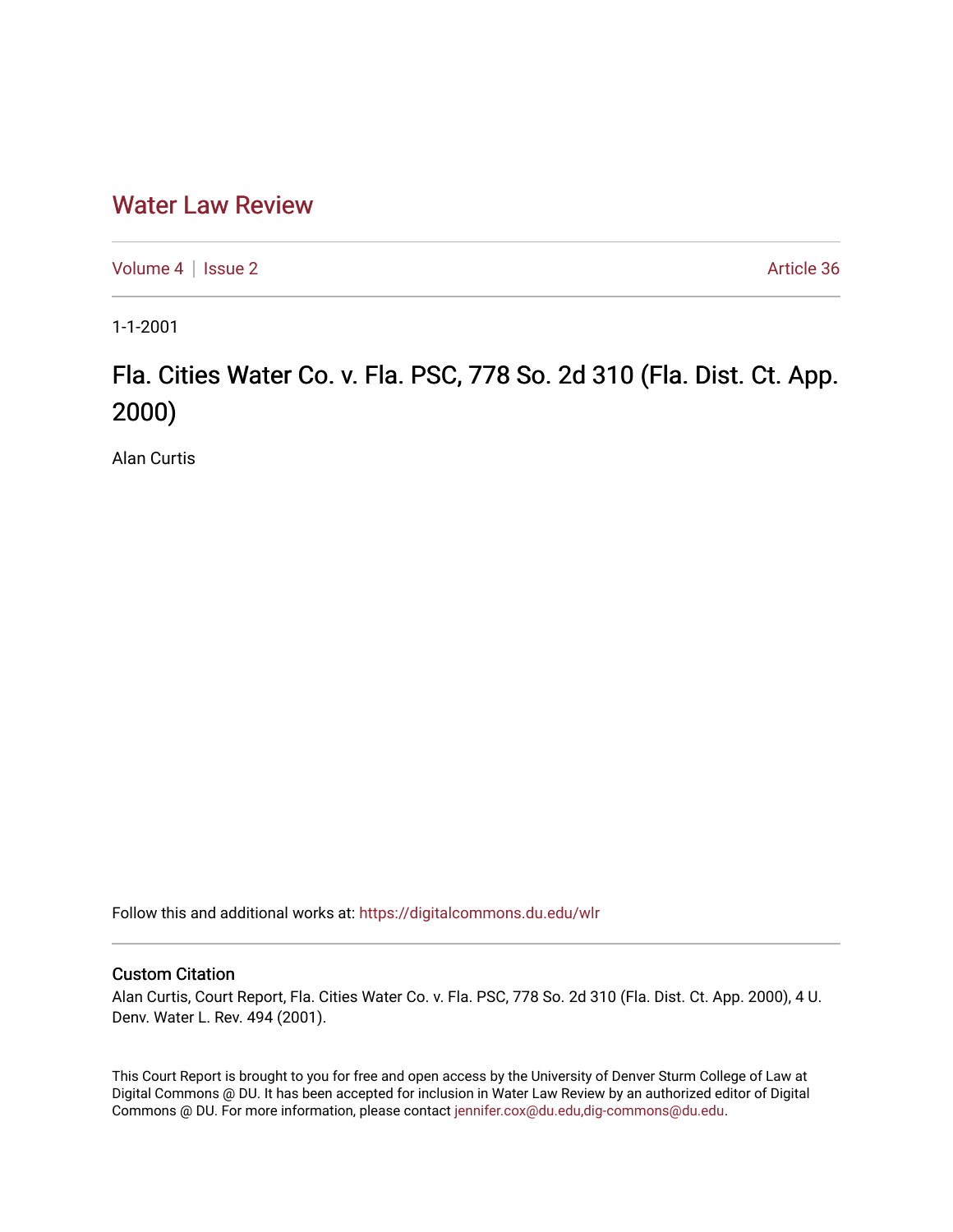## **FLORIDA**

City of Tallahassee v. Thompson Trust, **771** So. **2d 587 (Fla.** Dist. Ct. **App.** 2000) (holding neither a property owner's riparian rights in, nor common boundary line with, property subject to annexation created "affected party" status and, thus, the owner lacked standing to challenge the annexation ordinance).

The City of Tallahassee ("City") annexed 109 acres of land pursuant to a petition by all owners within the annexed area. The J.R., Sr., and J.M. Thompson Trust ("Trust") challenged the annexation at issue based upon both lack of notice regarding the annexation and lack of representation at the public hearing. As a result, the circuit court granted final summary judgment in favor of the Trust. The City appealed the judgment, arguing the Trust lacked standing, as it did not constitute an "affected party" under Florida law. The Trust, however, claimed standing as an "affected party" due to its riparian rights in the annexed lake and common boundary line with the annexed area.

The First District Florida Court of Appeal considered whether riparian rights in a lake created standing to challenge annexation of property with sixty-six feet of water frontage on the lake. The court viewed riparian rights not as proprietary in nature, but rather as a benefit to the riparian owner. Thus, the Trust's benefit remained in tact in light of the annexation. Therefore, the court found that annexation of the lake did not constitute a taking of the Trust's riparian rights and, thus, the Trust did not establish itself as an "affected party."

The Trust also argued that since it shared a common boundary line with the annexed area, it was within the annexed area. However, the court rejected this line of reasoning due to lack of authority.

In conclusion, the court held that the Trust was not an "affected party" under Florida law and lacked standing to challenge the annexation ordinance. Accordingly, the court reversed the circuit court and remanded with instructions to enter judgment for the City.

*Kimberley E. Montanaro*

**Fla. Cities Water Co. v. Fla. PSC, 778 So. 2d 310 (Fla. Dist. Ct. App.** 2000) (holding the Florida Public Service Commission's use of average annual daily flow in calculating the "used and useful" portion of company's wastewater treatment plant for inclusion in the utility's rate base was proper based on competent and substantial evidence, even though the calculation was inconsistent with prior agency policies).

In an appeal from an order of the Florida Public Service